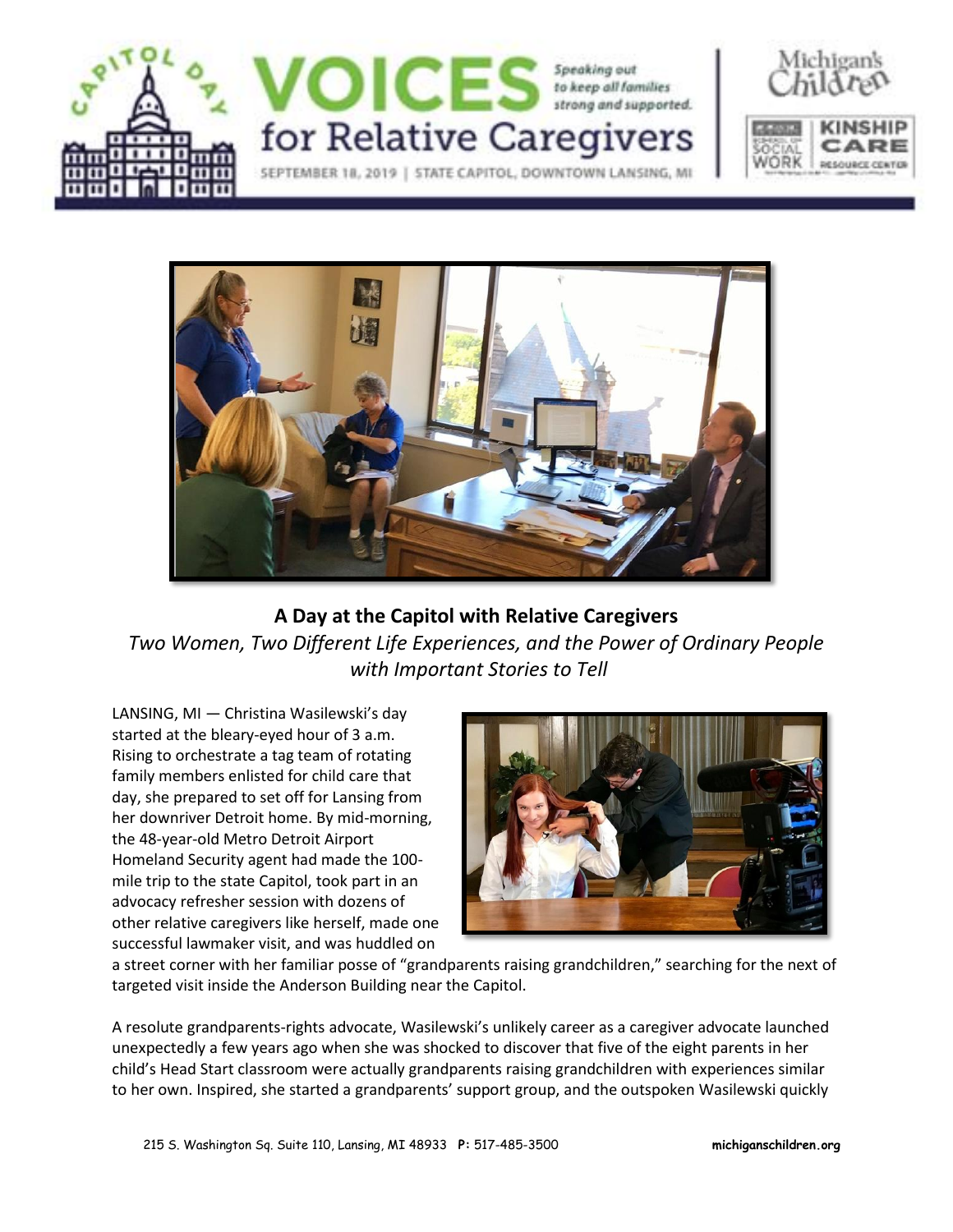began a sought-after Detroit area media spokesperson on the subject of grandparents ensnarled in an Opioid Crisis that was claiming their adult children with children of their own.

**On this particular** September morning, she joked that at a time in life when she and her husband might otherwise be planning romantic vacations, she was arranging school drop-offs and pick-ups, and attending public meetings fueled by a passion to do right by her grandkids and help others in her circumstance. Life had thrown them a curve ball the day she and her husband learned two of their grandchildren were not only abandoned by their mother (the Wasilewskis' older daughter lives transiently and struggles with a substance use disorder), but one of them was showing signs of physical abuse after being left in the care of relatives of their father, who was in jail. Traveling to Ohio, the Wasilewskis brought the children, Skyler and Shane (5 and 4 respectively) home, and started their new life. It took four years for them to gain custody.

While Wasilewski was making rounds with lawmakers, so was Aquinas College junior Jasmine Stroh. At 21, the Grand Rapids woman also made special arrangements around her college studies and work schedule in order to take part in the first annual Relative Care Day at the Capitol, sponsored by Michigan's Children and the Relative Care Resource Center. A mentor, social worker and Jasmine's Michigan Youth Opportunities Initiative (MYOI) Coordinator, Tara Johnson, had urged Stroh to get involved and accompanied her on a trip to the Capitol. Unlike Wasilewski, Stroh was a reticent newbie to legislative visits. But as the day unfolded, the soft-spoken Stroh's confidence noticeably grew with the knowledge that she brought a unique perspective. Stroh, like Wasilewski, said she never saw herself as an advocate or one who could track down lawmakers and ask for their attention until she did it. Having a strong message to share makes that possible, she added.

**Stroh stressed** it's critical for policymakers to understand that in the child welfare system, sometimes the best people to raise you aren't the system's registered foster parents but the adults that children already know, trust, and have a relationship with, regardless of a biological bond. That was true in her upbringing. Stroh was raised by the parents of her former stepfather; though not biologically related, "Judy and Greg" were part of an extended family and friends circle she knew and felt secure with. She was 12 when she came to live with them after she and her mother became homeless. Her mother's disease resulting from methamphetamines left her unable to care for her daughter. Stroh's biological father, a teenager when Stroh was born, hadn't been connected with her since he left when she was 4 years old.

Two different woman with a shared vision, they joined a group of 70 others from around the state last month to put a human face on a struggle that's at the heart of a growing opioid crisis leaving many biological parents unable to care for their children. The group included guardians, foster parents, adoptive parents and their allies all poised to discuss complex legal, social and medical systems that often come with difficult barriers to moving ahead. A developing package of bills designed to assist relative caregivers and sponsored by state Reps. Kathy Crawford, R-Novi, and Frank Liberati, D-Allen Park was finally emerging to address needed legal protections and service supports.

Liberati's legislative director, Trent Wolf, said the package started coming together after a series of town hall meetings in his district held to discover problems primary caregivers were having getting services for children and themselves. "There's been a lack of resources, a lack of basic information, and a lack of a statewide institution even focused on the issue. Yet, this affects every community across the state and every income group," he said. "Many people really don't have any idea what the issue entails," he said. Slowly, they developed a framework for how the state could assist caregivers across the state, and the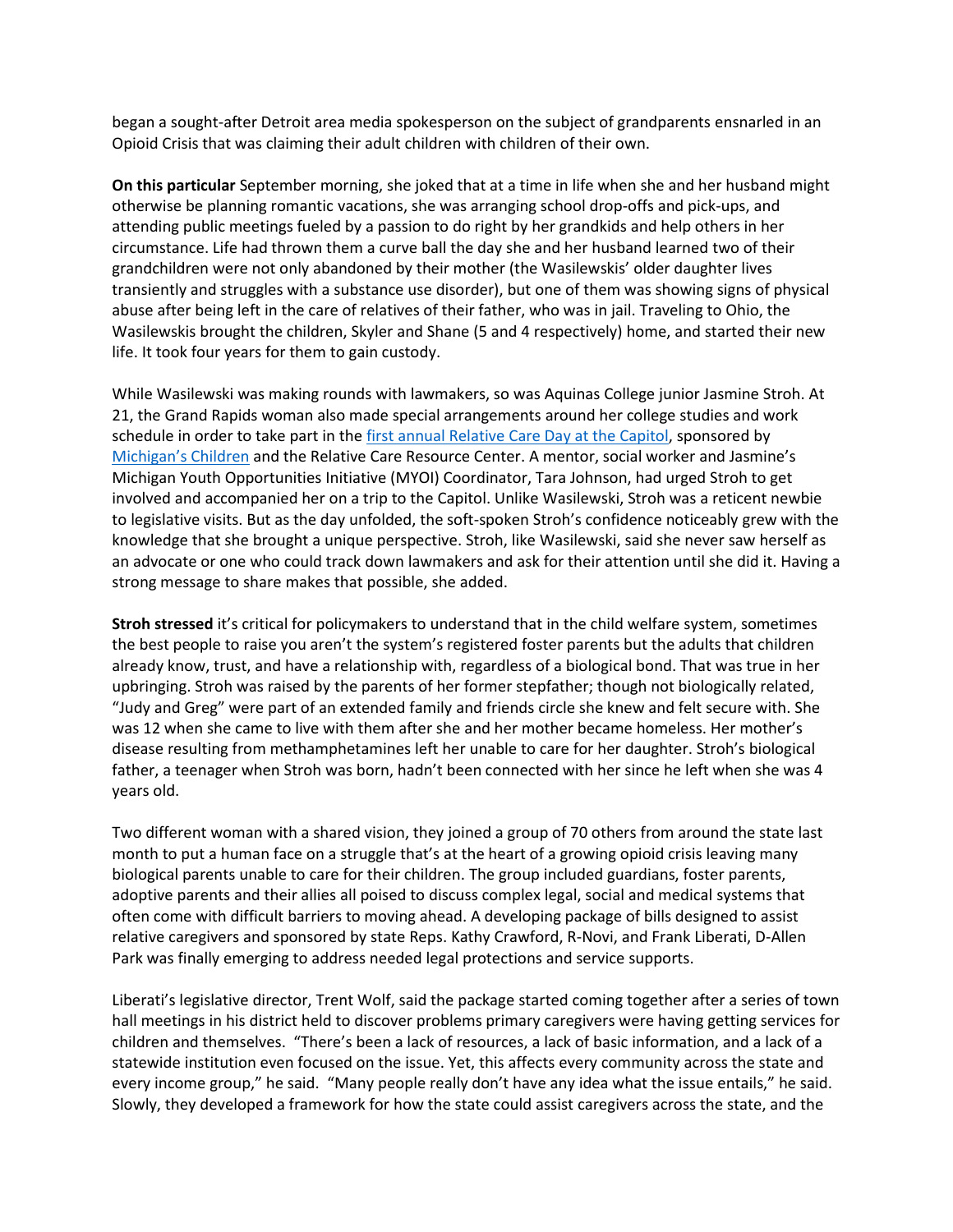legislative offices began drafting legislation. That framework creates a task force to study the extent to which relatives are caring for children and youth and the struggles they face; outlines greater supports for a statewide Kinship Navigator Program; and offers assistance to relative caregivers with legal complications.

**Individuals like Wasilewski and Stroh** are exactly who lawmakers need to listen to – real people with experiences that draw out the inequities of the system so changes can be made, said Michigan's Children Vice President for Programs, Michele Corey, an organizer of this Capitol Day and dozens of others through Michigan's Children in the past 20 years. "We need to pull out the lived experiences of all of you and shift to how the system deals with relative caregivers. Your voice is necessary to figuring this out," she told the full group in a morning prep session. "This is the power of the conversations you have today with your Legislators. It's really fantastic and exciting!"

There is ample evidence that shows that children in many circumstances thrive in the stable environments created through kinship care, lending support for child welfare policies that prioritize placing children with suitable relatives when possible, Corey later said. "We need to better support relative caregivers to create more good homes for children. This will help solve problems in our child welfare system that has seen more children enter foster care with fewer families there to care for them.". Children and youth are entering the foster care system with higher physical and mental health needs to counter traumatic experiences they are facing, making it more difficult to provide the level of services needed for them to stay with their parents, and to maintain consistent placements once removed from their parents.

Less than a quarter of all kids under the state's care live with relatives. The number of young people in these formal arrangements are dwarfed by estimates of 10 times as many living with relatives without coming into contact with the child welfare system. The need for more information about families in all

of these situations led to Liberati and Crawford's efforts to push for a landscape report of formal and informal relative caregiving, to better understand what families are facing and where policy changes inside and outside the child welfare system could make a difference.

**Wasilewski** today is president of the Downriver Detroit chapter of Grandparents Raising Grandchildren. The recent Capitol Day was her third trip to Lansing with the group. Wasilewski said her passion for help senior citizens and children motivated her work in the field. She and her likeminded colleagues didn't have formal advocacy training, but what they lacked in book training, they made up by being intrepid, knocking on doors and making phone calls with representatives and senators from Downriver Detroit.



Next they hosted public forums. Two years ago, they reached Rep. Liberati's office and made a connection with a Legislative insider willing to help draft legislation. "Trent is a real champion. I can't say enough great things about him," she said. Her ability to make allies extends now the state Senate. When Senators Stephanie Change, D-Detroit, and Erika Geiss, D-Taylor, previously served in the House, Wasilewski knocked on their doors too. At the recent Capitol Day, now Sen. Chang sent Wasilewski a text moments after seeing her on a live Michigan House webcast.